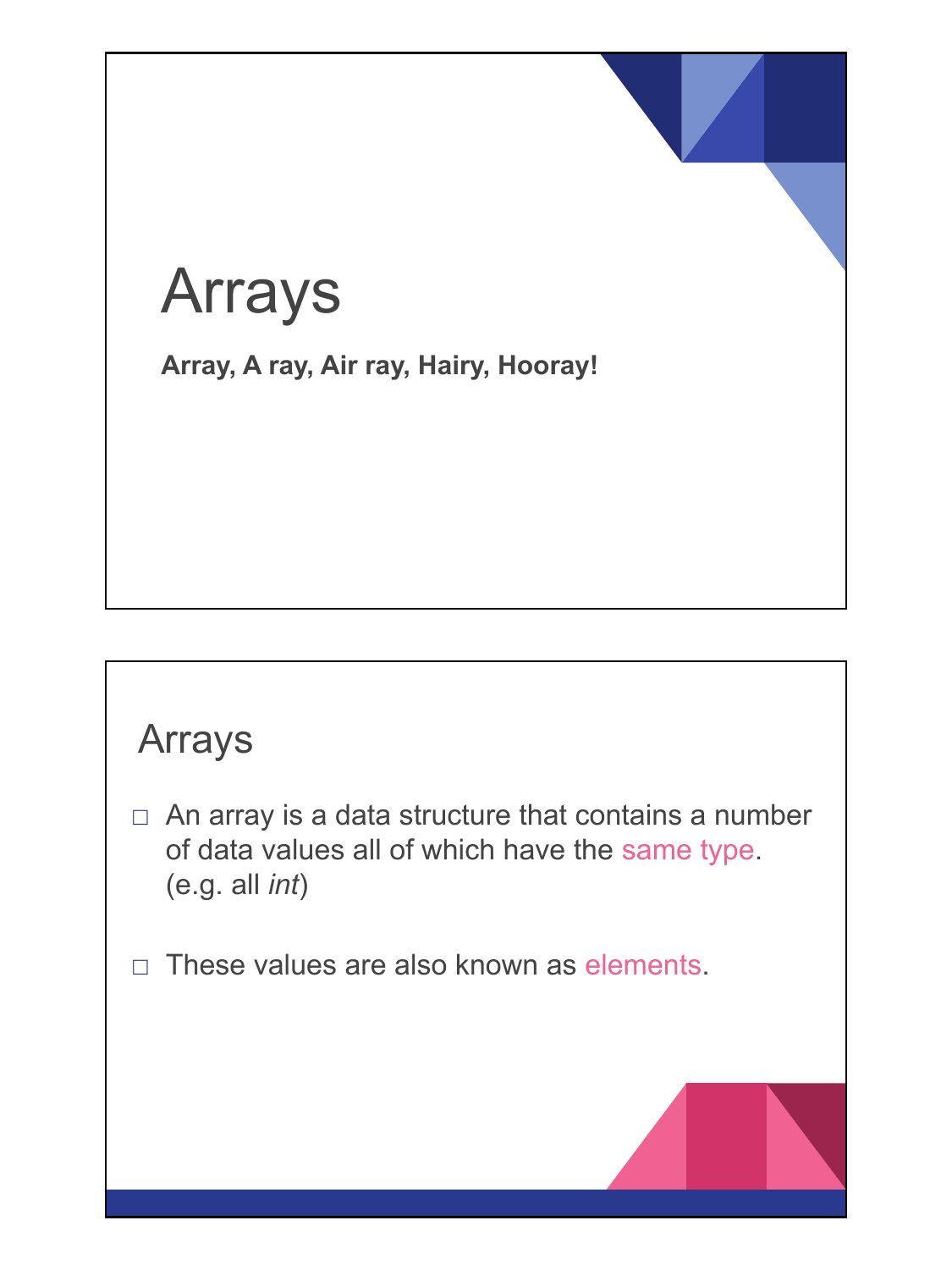

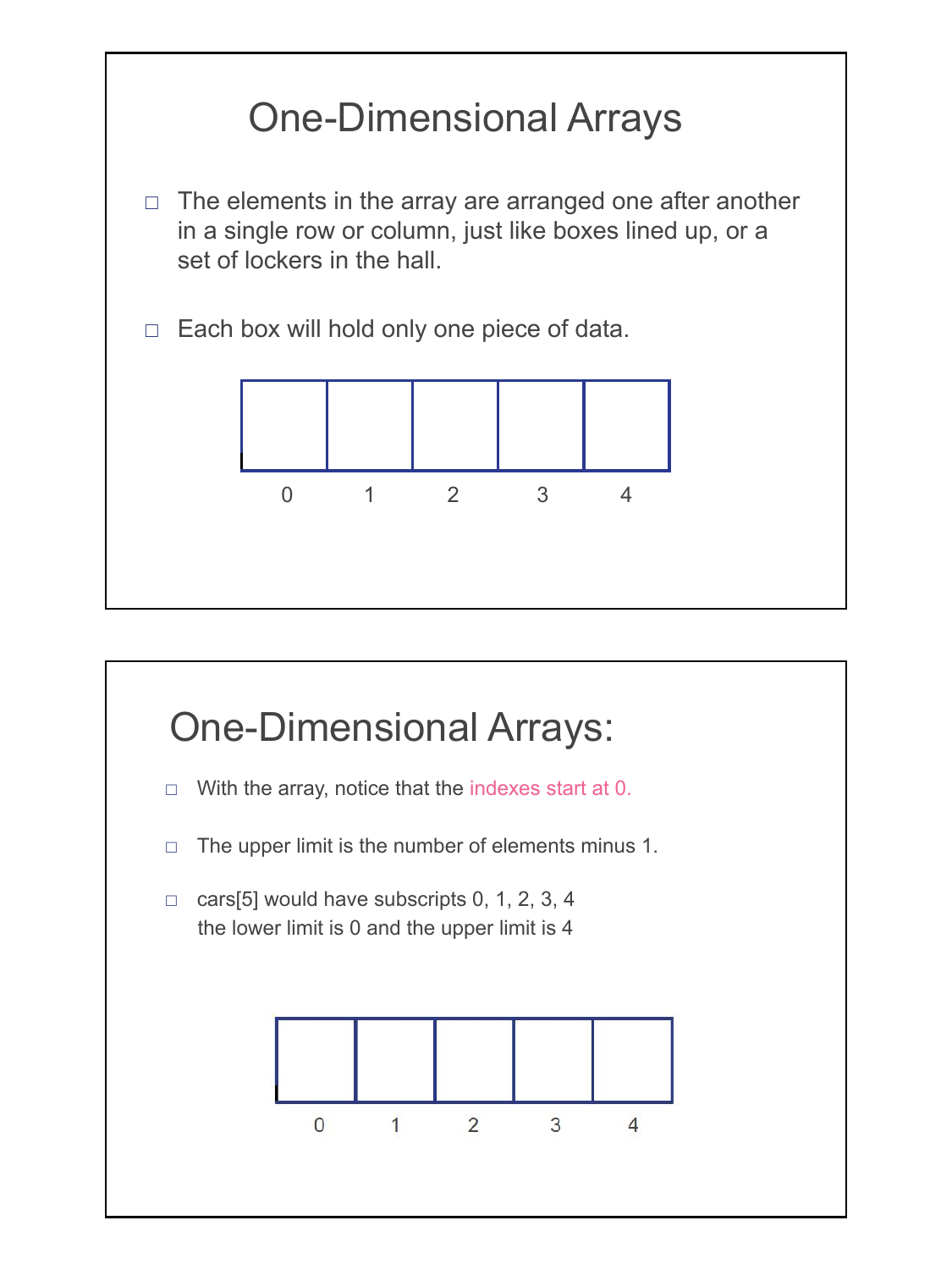

#### Declaring an Array

- □ **int class[5];**
- □ **float sales[20];**
- $\Box$  The square brackets let the program know how big the array will be.
- $\Box$  Once declared, the size of the array can't be changed.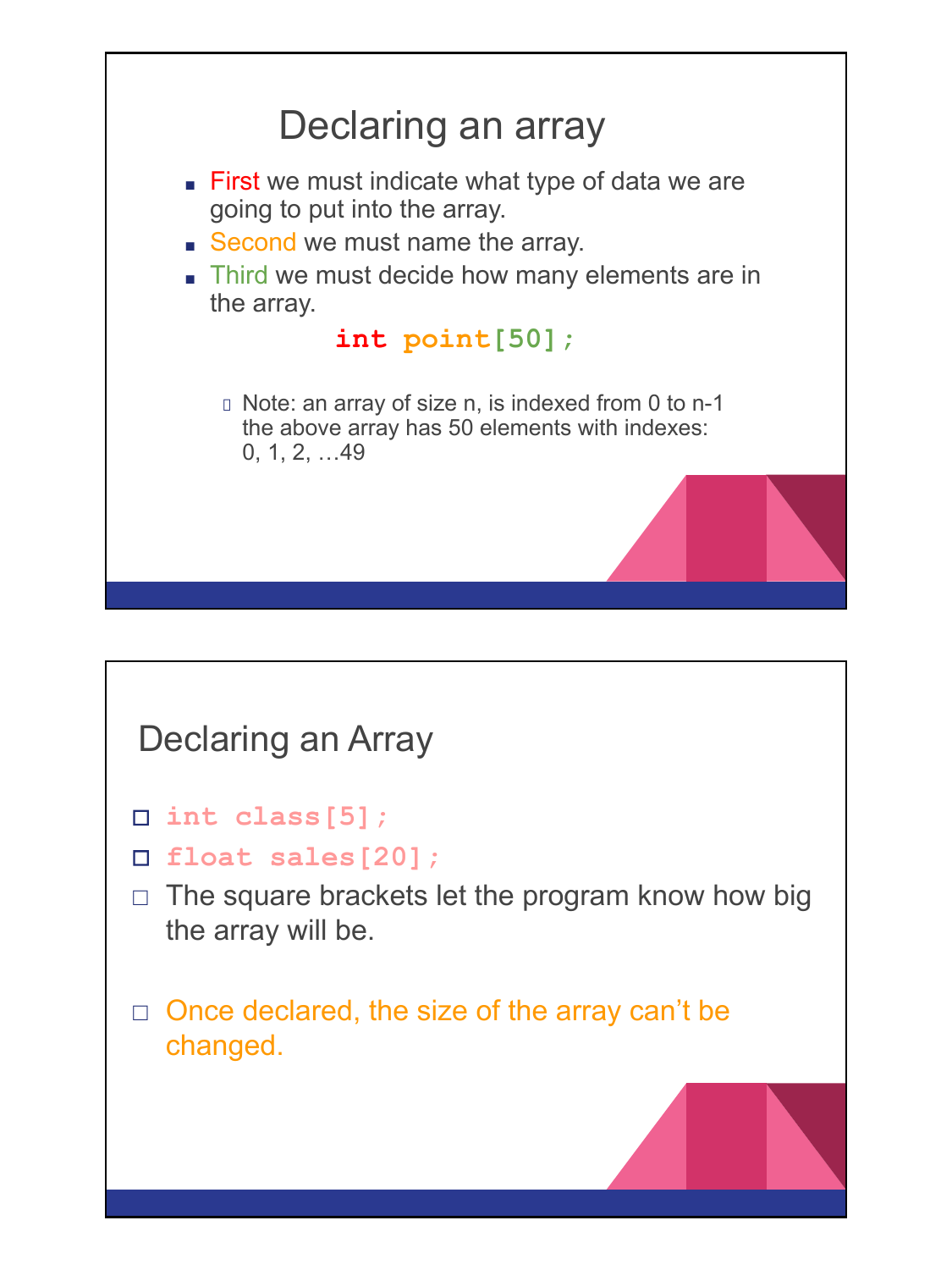

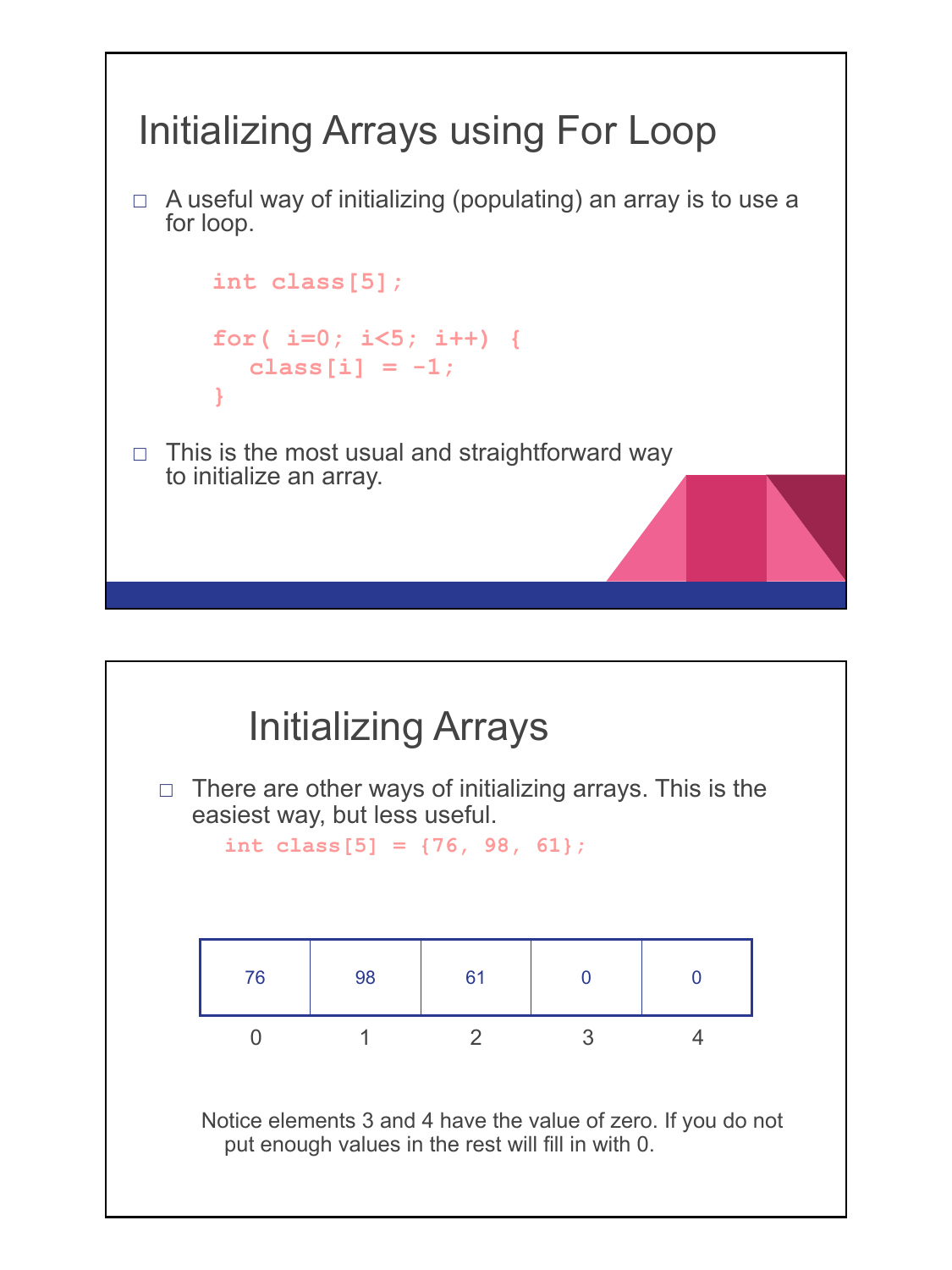